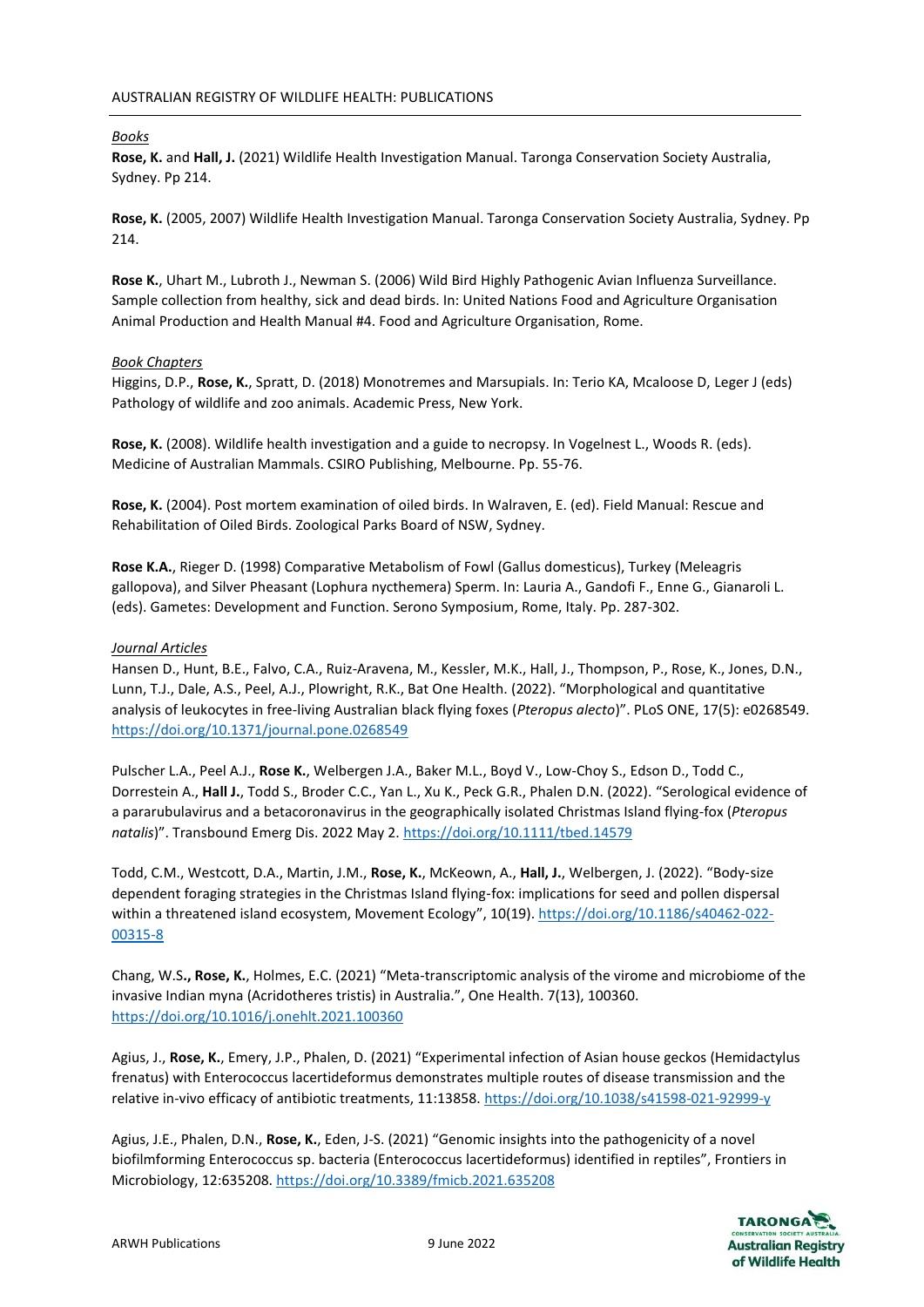Pulscher, L.A., Gray, R., McQuilty, R., **Rose, K.**, Welbergen, J., Phalen, D.N. (2021) "Investigation into the utility of flying foxes as bioindicators for environmental metal pollution reveals evidence of diminished lead but significant cadmium exposure", Chemosphere. 254:126839. <https://doi.org/10.1016/j.chemosphere.2020.126839>

Emery, J., Mitchell, N., Cogger, H., Agius, J., Andrew, P., Detto, T., Driscoll, D., Flakus, S., Green, P., Harlow, P., McFadden, M., Pink, C., Retallick, K., **Rose, K.**, Sleeth, M., Tiernan, B., Valentine, L.E., Woinarski, J.Z. (2021) "The lost lizards of Christmas Island: a retrospective assessment of factors driving the collapse of a native reptile community", Conservation Science and Practice, 3(2):e358. <https://doi.org/10.1111/csp2.358>

Lacasse, C., **Rose, K.**, Allen, M., Ward, M.P., Pulscher, L.A., Giles, A., **Hall, J.**, Phalen, D.N. (2021). "Investigation into clinicopathological and pathological findings, prognosis, and aetiology of lorikeet paralysis syndrome in rainbow lorikeets (Trichoglossus haematodus)", Australian Veterinary Journal, 99(10): 432-444. <https://doi.org/10.1111/avj.13107>

**Hall, J., Rose, K.**, Austen, J., Egan, S., Bilney, R., Kambouris, P., MacGregor, C., Dexter, N. (2020) "Baseline health parameters for a newly established population of long-nosed potoroo (Potorous tridactylus) at Booderee National Park, Australia", Journal of Wildlife Diseases, 57(3): 515-524[. https://doi.org/10.7589/jwdd-](https://doi.org/10.7589/jwdd-20-00168)[20-00168](https://doi.org/10.7589/jwdd-20-00168)

**Hall, J., Bender, H.**, Parrish, K., Taylor, D., Spark, P., Streeting, L., **Rose, K.** (2020) "Squamous Cell Carcinoma in Two Wild Bell's Turtles (Myuchelys bellii)", Journal of Wildlife Diseases, 56(4): 937-940. <https://doi.org/10.7589/JWD-D-19-00014>

Chang, W-S., Li, C.X., **Hall, J.**, Eden, J-S., Hyndman, T.H., Holmes, E.C., **Rose, K.** (2020) "Meta-Transcriptomic Discovery of a Divergent Circovirus and a Chaphamaparvovirus in Captive Reptiles with Proliferative Respiratory Syndrome", Viruses, 12(10):1073. <https://pubmed.ncbi.nlm.nih.gov/32992674/>

Chang, W-S., Eden, J-S., **Hall, J.**, Shi, M., **Rose, K.**, Holmes, E.C. (2020) "Metatranscriptomic analysis of virus diversity in urban wild birds with paretic disease", Journal of Virology, 94:e00606-20. <https://doi.org/10.1128/JVI.00606-20>

Ban de Gouvea Pedroso, S., Phalen, D.N., Terkildsen, M., Blyde, D., March, D.T., Gordon, A.N., Chapman, P.A., Mills, P.C., Owen, H., Gillett, A., Lloyd, H.B., Ross, G.A., **Hall, J.**, Scott, J., Ariel, E., Yang, R., **Rose, K.A.** (2020) "Coccidiosis in Green Turtles (Chelonia mydas) in Australia: pathogenesis, spatial and temporal distribution, and climate-related determinants of disease outbreaks", Journal of Wildlife Diseases, 56(2), DOI: 10.7589/2019-05-115.<https://pubmed.ncbi.nlm.nih.gov/31658432/>

Peterson, N.R., **Rose, K.**, Shaw, S., Hyndman, T.H., Sigler, L., Kurtböke, D.İ., Llinas, J., Littleford-Colquhoun, B.L., Cristescu, R., Frère, C. (2020) "Cross-continental emergence of Nannizziopsis barbatae disease may threaten wild Australian lizards", Sci Rep. 10:20976. <https://doi.org/10.1038/s41598-020-77865-7>

Porter, A.F., Pettersson, J.H., Chang, W.S., Harvey, E., **Rose, K.**, Shi, M., Eden, J-S., Buchmann, J., Moritz, C., Holmes, E.C. (2020) "Novel hepaci- and pegi-like viruses in native Australian wildlife and non-human primates", Virus Evol. 20;6(2):veaa064[. https://doi.org/10.1093/ve/veaa064](https://doi.org/10.1093/ve/veaa064)

Ortiz-Baez, A.S., Cousins, K., Eden, J.S., Chang, W., Slapeta, J., **Rose, K.**, Holmes, E. (2020) "Meta-transcriptomic identification of Trypanosoma spp. in native wildlife species from Australia", Parasites Vectors 13: 447. <https://doi.org/10.1186/s13071-020-04325-6>

Pulscher, L.A., Gray, R., McQuilty, R., **Rose, K.**, Welbergen, J.A., Phalen, D.N. (2020) "Evidence of chronic cadmium exposure identified in the critically endangered Christmas Island flying-fox (Pteropus natalis)", Sci Total Environ. 766:144374[. https://doi.org/10.1016/j.scitotenv.2020.144374](https://doi.org/10.1016/j.scitotenv.2020.144374)

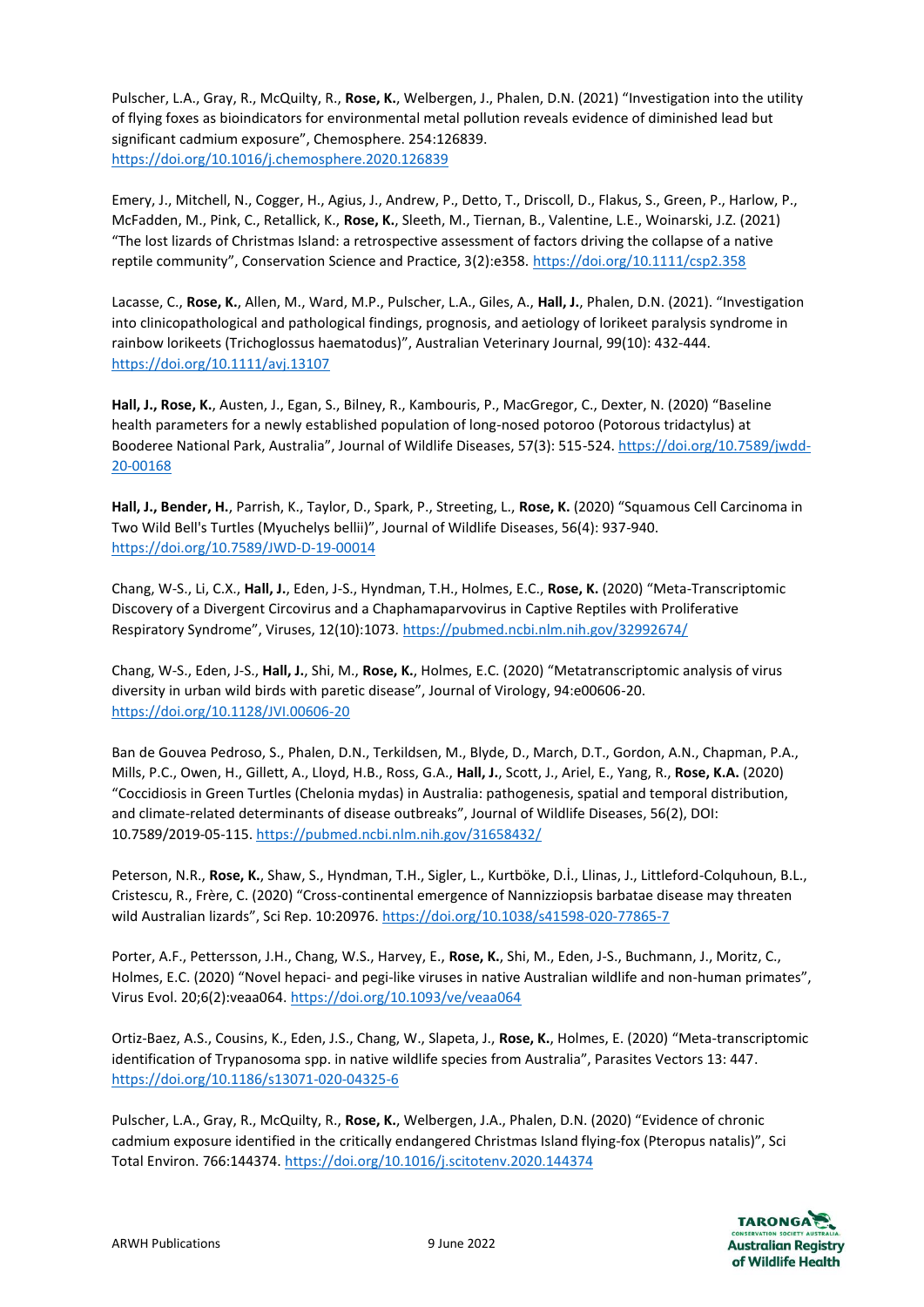Agius, J.E., Kimble, B., Govendir, M., **Rose, K.**, Pollard, C.L., Phalen, D.N. (2020) "Pharmacokinetic profile of enrofloxacin and its metabolite ciprofloxacin in Asian house geckos (Hemidactylus frenatus) after single-dose oral administration of enrofloxacin", Veterinary and Animal Science. 9:100116. <https://doi.org/10.1016/j.vas.2020.100116>

Pulscher, L.A., Dierenfeld, E., Welbergen, J., **Rose, K.**, Phalen, D.N. (2020) "A comparison of nutritional value of native and alien food plants for a critically endangered island flying-fox", PLOS ONE, 16(5):e0250857. <https://doi.org/10.1371/journal.pone.0250857>

Setyo, L., Donahoe, S.L., **Rose, K.**, Spielman, D. (2020) "Mammary neoplasia in common brushtail possums: case report and retrospective identification of additional cases", Australian Veterinary Journal, 98 (6): 243-246. <https://doi.org/10.1111/avj.12929>

Austen, J. M., **Hall, J.**, Zahedi, A., Goften, A., Ryan, U. (2019) "Further characterisation of Haemocystidium chelodinae-like Haemoproteidae isolated from the Bellinger River snapping turtle (Myuchelys georgesi)" Parasitology Research. 2019 Nov DOI: 10.1007/s00436-019-06547-9. <https://pubmed.ncbi.nlm.nih.gov/31754857/>

Robinson, N. M., Dexter, N., Brewster, R., Maple, D., MacGregor, C., **Rose, K., Hall, J.**, Lindenmayer, D. B. (2019), "Be nimble with threat mitigation: lessons learned from the reintroduction of an endangered species", Restor Ecol. doi:10.1111/rec.13028<https://onlinelibrary.wiley.com/doi/full/10.1111/rec.13028>

Harvey, E., **Rose, K.**, Eden, J.S., Lawrence, A., Doggett, S.L., Holmes, E.C. (2019) "Identification of diverse arthropod associated viruses in native Australian fleas", Virology, 535:189-199. <https://doi.org/10.1016/j.virol.2019.07.010>

Charon, J., Grigg, M.J., Eden, J-S., Piera, K.A., Rana, H., William, T., **Rose, K.**, Davenport, M.P., Anstey, N.M., Holmes, E.C. (2019) "Novel RNA viruses associated with Plasmodium vivax in human malaria and Leucocytozoon parasites in avian disease", PLoS Pathogens, 30;15(12):e1008216. <https://doi.org/10.1371/journal.ppat.1008216>

Chang, W., Eden, J.S., Hartley, W.J., **Rose, K.**, Holmes, E.C. (2019) "Metagenomic discovery and co-infection of diverse wobbly possum disease viruses and novel hepaciviruses in Australian brushtail possums", One Health Platforms. One Health Outlook 1, 5.<https://doi.org/10.1186/s42522-019-0006-x>

Agius, J.E., Phalen, D.N., **Rose, K.**, Eden, J.S. (2019) "New insights into Sauropsid Papillomaviridae evolution and epizootiology - Discovery of two novel papillomaviruses in native and invasive island geckos", Virus Evolution. Virus Evolution, 5(2): vez051[. https://doi.org/10.1093/ve/vez051](https://doi.org/10.1093/ve/vez051)

Harvey, E., **Rose, K.**, Eden J-S., Lo, N., Abeyasuriya, T., Shi, M., Doggett, S., Holmes, E. (2019) "Extensive diversity of RNA viruses in Australian ticks", Genetic Diversity and Evolution, 93(3):e01358-18. <https://doi.org/10.1128/JVI.01358-18>

Zhang, J., Finlaison, D., Frost, M., Gestier, S., Gu, X., **Hall, J.**, Jenkins, C., Parrish, K., Read, A., Srivastava, M., **Rose, K.**, Kirkland, P. (2018) "Identification of a novel nidovirus as a potential cause of large scale mortalities in the endangered Bellinger River snapping turtle (Myuchelys georgesi)", PLoS ONE. 13(10): e0205209. <https://doi.org/10.1371/journal.pone.0205209>

Todd, C.M., Westcott, D.A., **Rose, K.**, Martin, J.M., Welbergen, J.A. (2018) "Slow growth and delayed maturation in a Critically Endangered insular flying fox (Pteropus natalis)", Journal of Mammalogy, 6(5), 1510- 1521.<https://doi.org/10.1093/jmammal/gyy110>

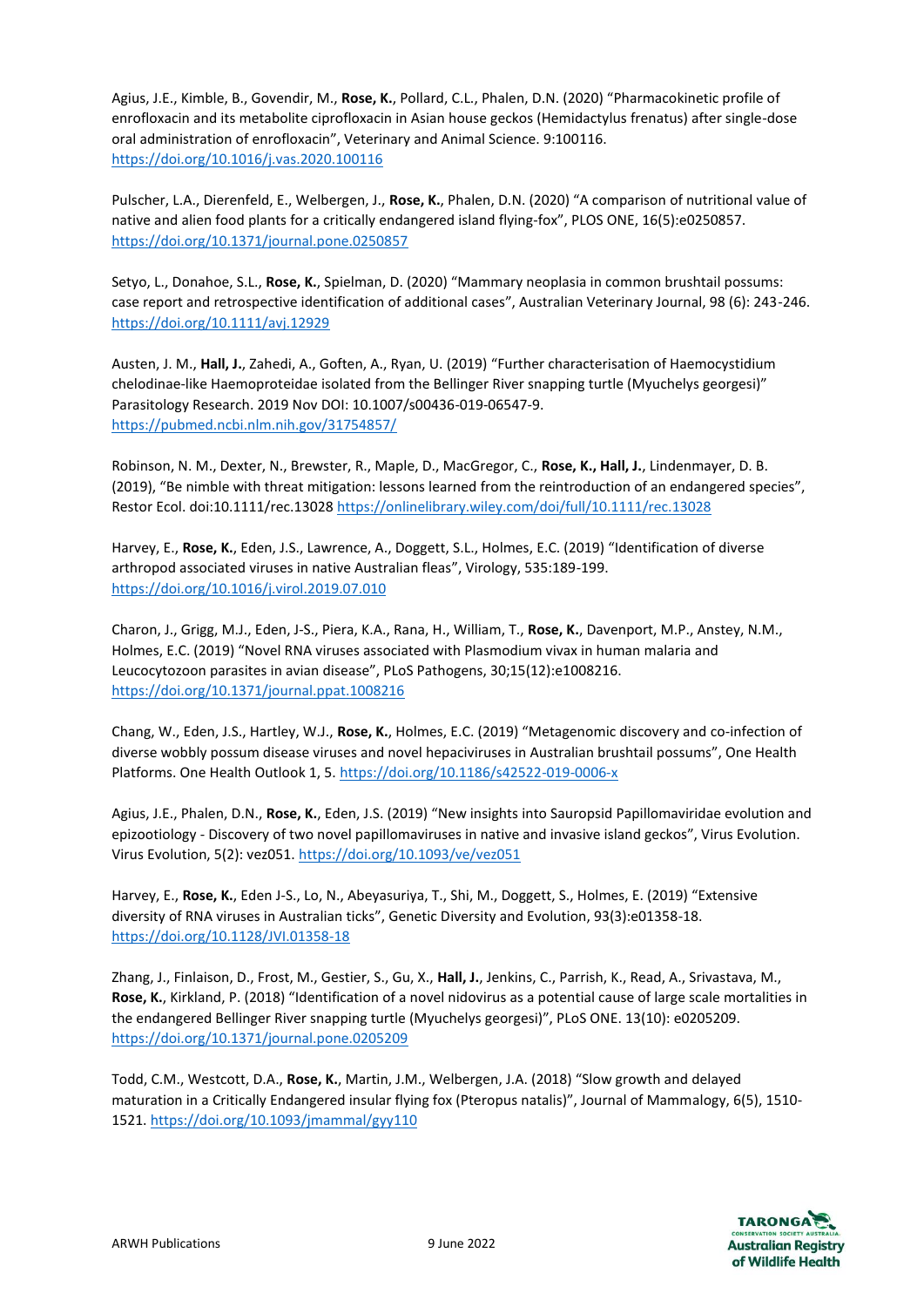Andrew, P., Cogger, H., Driscoll, D., Flakus, S., Harlow, P., Maple, D., Misso M., Pink C., Retallick K., **Rose K.**, Tiernan B., West J., Woinarski, J. (2018) "Somewhat saved: A captive breeding programme for two endemic Christmas Island lizard species, now extinct in the wild", Oryx, 52(1), 171-174. <https://doi.org/10.1017/S0030605316001071>

Phalen, D.N., **Hall, J.**, Ganesh, G., Hartigan, A., Smith, C., De Jong, C., Field, H., **Rose, K.** (2017) "Genetic diversity and phylogeny of the Christmas Island flying fox (Pteropus melanotus natalis)", J Mammal (2017) 98 (2): 428-437.<https://academic.oup.com/jmammal/article/98/2/428/3061749>

**Rose, K.**, Agius, J., **Hall, J.**, Thompson, P., Eden, J.S., Srivastava, M., Tiernan, B., Jenkins, C., Phalen, D. (2017) "Emergent multisystemic Enterococcus infection threatens endangered Christmas Island reptile populations", PLOS ONE 12(7): e0181240[. https://doi.org/10.1371/journal.pone.0181240](https://doi.org/10.1371/journal.pone.0181240)

Eden, J. S., **Rose, K.**, Ng, J., Shi, M., Wang, Q., Sintchenko, V., et al. (2017) "Francisella tularensis ssp. holarctica in Ringtail Possums, Australia", Emerg. Infect. Dis. 23(7), 1198–1201. <https://dx.doi.org/10.3201%2Feid2307.161863>

Šlapeta, J., Saverimuttu, S., Vogelnest, L., Sangster, C., Hulst, F., **Rose, K.**, Thompson, P., Whittington, R. (2017) "Deep-sequencing to resolve complex diversity of apicomplexan parasites in platypuses and echidnas: Proof of principle for wildlife disease investigation", Infection, Genetics and Evolution, 55:218-227. <https://doi.org/10.1016/j.meegid.2017.09.007>

Lott, M., **Rose, K.** (2016) "Emerging threats to biosecurity in Australasia: the need for an integrated management strategy", Pacific Conservation Biology 22(2) 182-188[. https://doi.org/10.1071/PC15040](https://doi.org/10.1071/PC15040)

Cooper, M.K., Phalen, D.N., Donahoe, S.L., **Rose, K.**, Šlapeta, J. (2016) "The utility of diversity profiling using Illumina 18S rRNA gene amplicon deep sequencing to detect and discriminate Toxoplasma gondii among the cyst-forming coccidia", Veterinary Parasitology 216: 38-45[. https://doi.org/10.1016/j.vetpar.2015.12.011](https://doi.org/10.1016/j.vetpar.2015.12.011)

Botero, A., Cooper, C., Thompson, C.K., Clode, P.L., **Rose, K.**, Thompson, R.A. (2016) "Morphological and phylogenetic description of Trypanosoma noyesi sp. nov.: An Australian wildlife trypanosome within the T. cruzi clade", Protist 167(5), pp.425-439[. https://doi.org/10.1016/j.protis.2016.07.002](https://doi.org/10.1016/j.protis.2016.07.002)

Leone, A.M, Crawshaw, G.J., Garner, M.M., Frasca, S., Stasiak, I., **Rose, K.**, Neil, D., Farina, L.L. (2016) "A restrospective study of the lesions associated with iron storage disease in captive Egyptian fruit bats (Rousettus aegyptiacus)", Journal of Zoo and Wildlife Medicine 47(1): 45-55[. https://doi.org/10.1638/2015-](https://doi.org/10.1638/2015-0224.1) [0224.1](https://doi.org/10.1638/2015-0224.1)

Vidgen, M.E., de Jong, C., **Rose, K., Hall, J.**, Field, H., Smith, C.S. (2015) "Novel paramyxoviruses in Australian flying-fox populations support host-virus co-evolution", J Gen Virol. DOI: 10.1099/vir.0.000099. <https://pubmed.ncbi.nlm.nih.gov/25701824/>

**Donahoe, S.L.**, Peacock, C.S., Choo, A.Y., Cook, R.W., O'Donoghue, P., Crameri, S., Vogelnest, L., Gordon, A.N., Scott, J.L., **Rose, K.A.** (2015) "A retrospective study of Babesia macropus associated with morbidity and mortality in eastern grey kangaroos (Macropus giganteus) and agile wallabies (Macropus agilis)", International Journal for Parasitology: Parasites and Wildlife 4, 268-276.<https://dx.doi.org/10.1016%2Fj.ijppaw.2015.02.002>

Holz, P.H., Portas, T., **Donahoe, S.**, Crameri, S., **Rose, K.** (2015) "Mortality in northern corroboree frog tadpoles (Pseudophryne pengilleyi) associated with Tetrahymena-like infection", Australian Veterinary Journal, 93(8), 295-297.<https://doi.org/10.1111/avj.12337>

**Hall, J., Rose, K.**, Smith, C., De Jong, C., Phalen, D., Austen, J., Field, H. (2014) "Health assessment of the Christmas Island flying fox (Pteropus melanotus natalis)", Journal of Wildlife Disease, 50(3): 447-458. <https://pubmed.ncbi.nlm.nih.gov/24807172/>

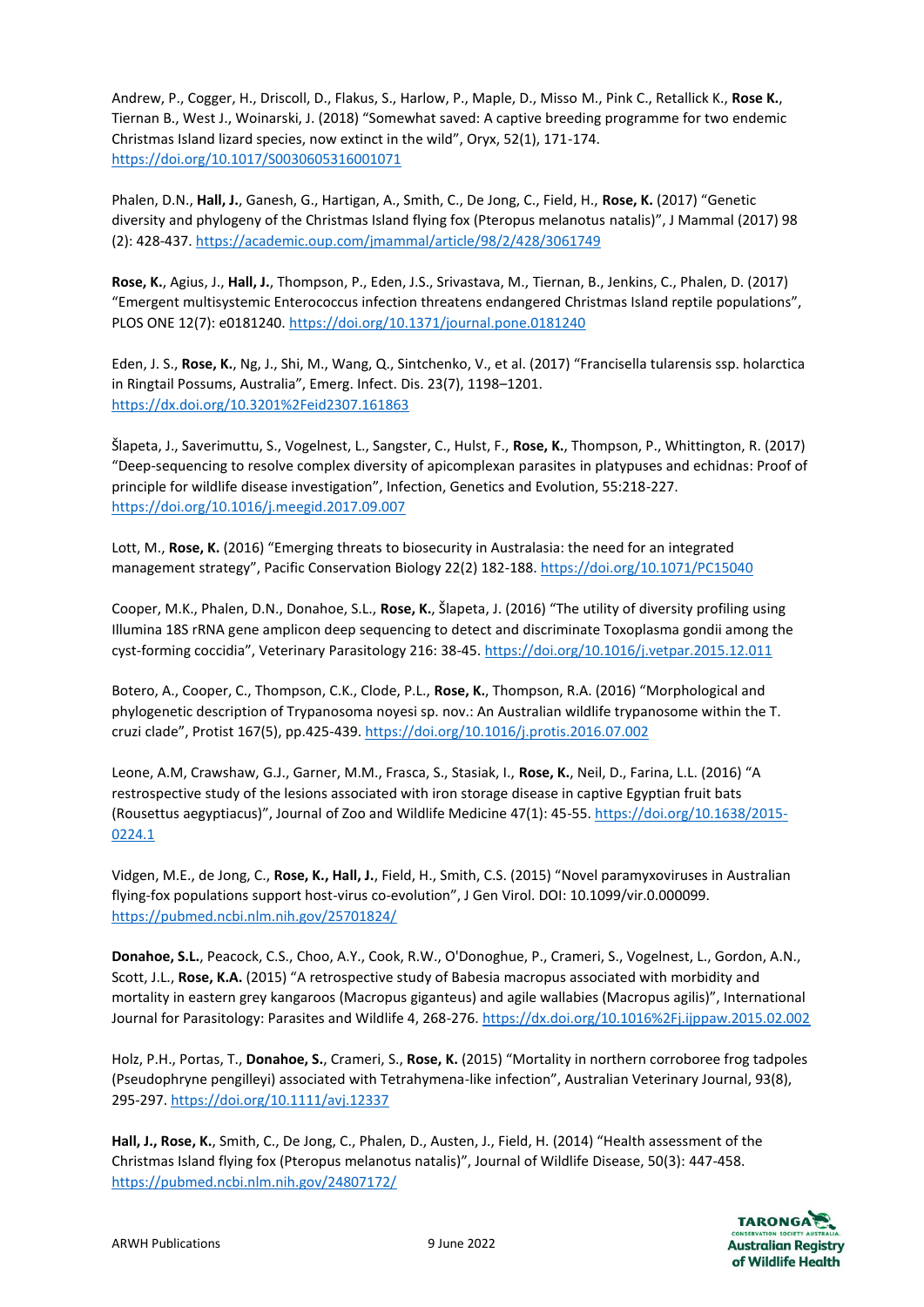Grogan, L., Skerratt, L., Berger, L., Cashins, S., Grillo, V., **Rose, K.** (2014) "Surveillance for emerging infectious biodiversity diseases", PLoS Pathog 10(5): e1004015.<https://doi.org/10.1371/journal.ppat.1004015>

**Donahoe, S., Rose, K.**, Slapeta, J. (2014) "Multisystemic toxoplasmosis associated with a type II-like Toxoplasma gondii strain in a New Zealand fur seal (Arctocephalus forsteri) from New South Wales, Australia", Veterinary Parasitology, 205(1-2):347-53.<https://doi.org/10.1016/j.vetpar.2014.07.022>

Lohrey, J., Faux, N., **Rose, K.**, Killeen, N. (2014) "Data Driving Innovation", Asia Pacific Biotech News, 18(9): 61- 63.<https://www.asiabiotech.com/18/1809/18090061x.html>

Brookhouse, N., **Rose, K.**, Kerr, I., Gudge, S., Bucher, D. (2013) "Impact, risks and management of fish feeding at Ned's Beach, Lord Howe Island Marine Park, Australia: a case study of how a seemingly innocuous activity can become a serious problem", J. Ecotourism. 12:3, 165-181.<https://doi.org/10.1080/14724049.2014.896369>

Coldham, T., **Rose, K.**, O'Rourke, J., Neilan, B., Dalton, H., Lee, A., Mitchell, H. (2013) "Detection of Helicobacter species in the gastrointestinal tract of ringtail possum and koala; influence of diet on the gut microbiota", Veterinary Microbiology 166 (2013) 429–437.<https://doi.org/10.1016/j.vetmic.2013.06.026>

Ma, G., Dennis, M., **Rose, K.**, Spratt, D., Spielman, D. (2013) "Tawny Frogmouths and brushtail possums as sentinels for Angiostrongylus cantonensis, the rat lungworm", Veterinary Parasitology 192: 158-165. <https://doi.org/10.1016/j.vetpar.2012.11.009>

**Rose, K.A.**, Kirkland, P.D., Davis, R.J., Cooper, D.W., Blumstein, D., Pritchard, L.I., Newberry, K.M., Lunt, R.A. (2012) "Epizootics of sudden death in Tammar Wallabies (Macropus eugenii) associated with an orbivirus infection", Australian Veterinary Journal. 90(12): 505-509[. https://doi.org/10.1111/j.1751-0813.2012.00993.x](https://doi.org/10.1111/j.1751-0813.2012.00993.x)

Staff, M., Musto, J., Hogg, G., Janssen, M., **Rose K.** (2012) "Salmonellosis outbreak traced to playground sand, Australia, 2007–2009", Emerg Infect Dis. 18(7): 1159–1162.<https://doi.org/10.3201/eid1807.111443>

Hartigan, A., Sangster, C., **Rose, K.**, Phalen, D.N., Šlapeta, J. (2012) Myxozoan parasite in brain of critically endangered frog", Emerg Infect Dis. 18(4): 693-695.<https://dx.doi.org/10.3201%2Feid1804.111606>

Hartigan, A., Dhand, N.K., **Rose, K.**, Šlapeta, J., Phalen, D.N. (2012) "Comparative pathology and ecological implications of two myxosporean parasites in native Australian frogs and the invasive cane toad", PLoS ONE. 7(10): 1-14.<https://doi.org/10.1371/journal.pone.0043780>

Hartigan, A., Fiala, I., Dyková, I., **Rose, K.**, Phalen, D.N., Šlapeta, J. (2012) "New species of Myxosporea from frogs and resurrection of the genus Cystodiscus Lutz, 1889 for species with myxospores in gallbladders of amphibians", Parasitology. 139(4):478-96.<https://doi.org/10.1017/s0031182011002149>

**Rose K., Hall J.**, Morrish B., Lohrey J. and Bhuyan M. (2011). "Emergent Information and Communication Technology-Enhancing Wildlife Health and Biosecurity Outcomes". 1st International One Health Congress Abstracts. EcoHealth 7, 8–170.<https://doi.org/10.1007/s10393-010-0376-0>

Hartigan, A., Fiala, I., Dyková, I., Jirků, M., Okimoto, B., **Rose, K.**, Phalen, D.N., Šlapeta, J. (2011) "A suspected parasite spill-back of two novel Myxidium spp. (Myxosporea) causing disease in Australian endemic frogs found in the invasive cane toad", PLoS One. 25;6(4): e18871. <https://doi.org/10.1371/journal.pone.0018871>

Dougall, A.M., Alexander, B., Holt, D., Harris, T., Sultan, A.H., Bates, P.A., **Rose, K.**, Walton, S.F. (2011) "Evidence incriminating midges (Diptera: Ceratopogonidae) as potential vectors of Leishmania in Australia", Int J Para 41: 571-579.<http://dx.doi.org/10.1016/j.ijpara.2010.12.008>

Portas, T.J., Bryant, B., Jones, S.L., Humphreys, K., Gilpin, C.M., **Rose, K.A.** (2009) "Investigation and diagnosis of nontuberculous mycobacteriosis in a captive herd of aoudad (Ammotragus lervia)", J Zoo Wildl Med 40(2): 306-315.<https://doi.org/10.1638/2008-0103.1>

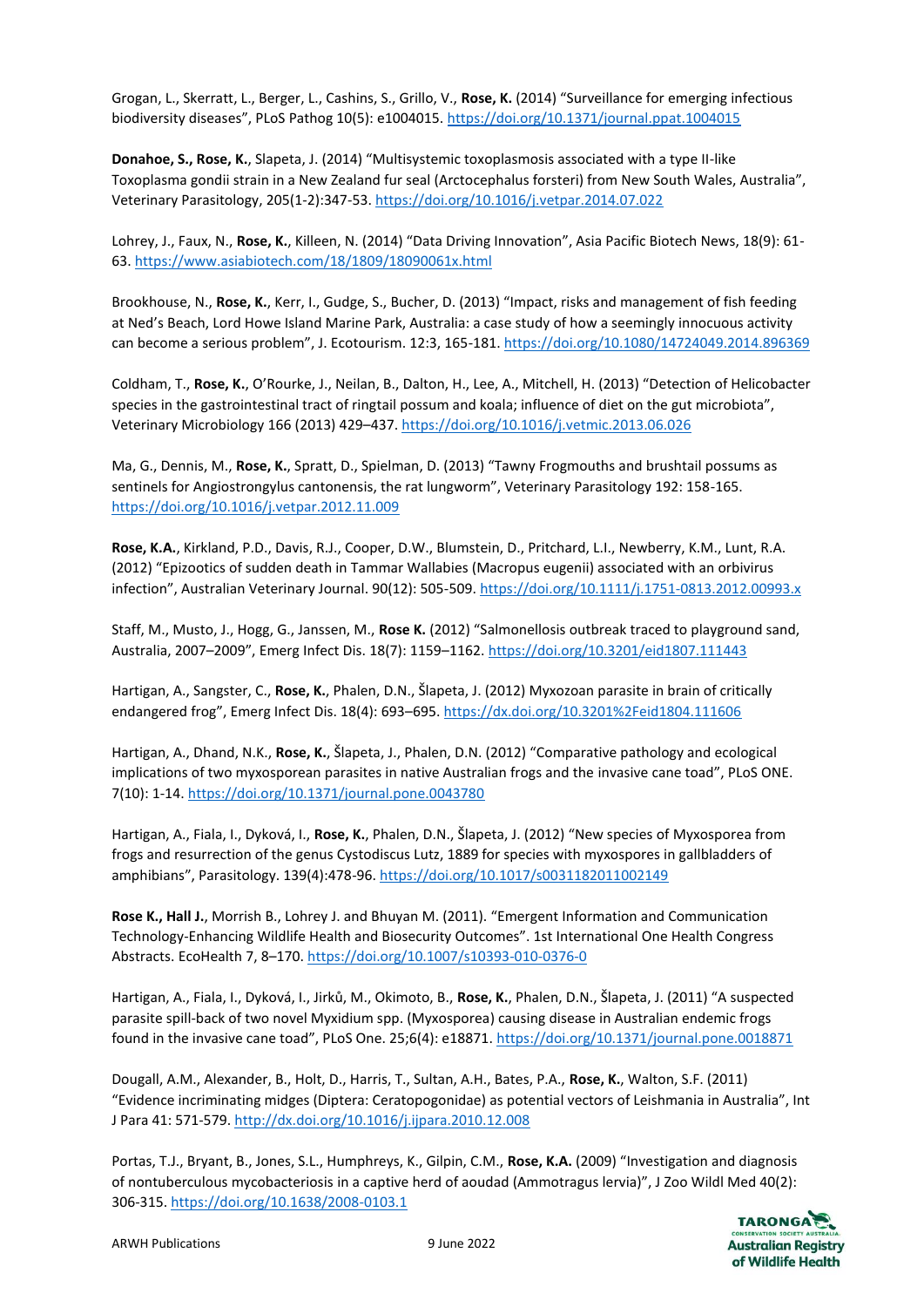Hill, N. J., **Rose, K.**, Deane, E.M., Old, J.M. (2007) "Rodentolepis fraterna: the cause of mortality in a new host, the Spinifex hopping mouse (Notomys alexis)", Aus Vet J 85(1-2): 62-64[. https://doi.org/10.1111/j.1751-](https://doi.org/10.1111/j.1751-0813.2006.00095.x) [0813.2006.00095.x](https://doi.org/10.1111/j.1751-0813.2006.00095.x)

Portas, T.J., Spratt, D.M., **Rose, K.A.** (2005) "Microfilaraemia associated with Pelecitus roemeri in a western grey kangaroo (Macropus fuliginosus)", AVJ 83(6): 353-354. [https://doi.org/10.1111/j.1751-](https://doi.org/10.1111/j.1751-0813.2005.tb15632.x) [0813.2005.tb15632.x](https://doi.org/10.1111/j.1751-0813.2005.tb15632.x)

McLelland, D.J., Kirkland, P.D., **Rose, K.A.**, Dixon, R.J., Smith, N. (2005) "Serological responses of Barbary sheep (Ammotragus lervia), Indian antelope (Antilope cervicapra), wallaroos (Macropus robustus) and chimpanzees (Pan troglodytes) to an inactivated encephalomyocarditis virus vaccine", Journal of Zoo and Wildlife Medicine 36(1): 69-73.<https://doi.org/10.1638/03-054>

Monks, D.J., Carlisle, M.S., Carrigan, M., **Rose, K.**, Spratt, D., Gallagher, A., Prociv, P. (2005) "Angiostrongylus cantonensis infection in birds: cerebrospinal disease in a yellow-tailed black cockatoo (Calyptorhynchus funereus) and two tawny frogmouths (Podargus strigoides)", Journal of Avian Medicine and Surgery 19(4): 289-293.<https://doi.org/10.1647/2004-024.1>

**Rose, K.**, Curtis, J., Baldwin, T., Mathis, A., Kumar, B., Sakthianandeswaren, A., Spurck, T., Low Choy, J., Handman, E. (2004) "Cutaneous leishmaniasis in red kangaroos: isolation and characterization of the causative organisms", International Journal for Parasitology 34(5): 655–664. <https://doi.org/10.1016/j.ijpara.2004.03.001>

**Rose, K.** (2004) "Cutaneous leishmaniasis in red kangaroos", Aus Vet J 82(7): 440. <https://doi.org/10.1111/j.1751-0813.2004.tb11138.x>

Malik, R., Krockenberger, M.B., Cross, G., Doneley, R., Madill, D.N., Blacks, D., McWhirter, P., Rozenwax, A., **Rose, K.**, Alley, M., Forshaw, D., Russell-Brown, I., Johnstone, A.C., Martin, P., O'Brien, C.R., Love, D.N. (2003) "Avian cryptococcosis", Medical Mycology 41: 115-124.<https://doi.org/10.1080/mmy.41.2.115.124>

Bodetti, T., Jacobsen, E., Wan, C., Hafner, L., Pospischil, A., **Rose, K.**, Timms, P. (2002) "Molecular evidence to support expansion of the host range of Chlamydia pneumoniae to include reptiles as well as humans, horses, koalas and amphibians", Systemic and Applied Microbiology 25: 145-152[. https://doi.org/10.1078/0723-2020-](https://doi.org/10.1078/0723-2020-00085) [00086](https://doi.org/10.1078/0723-2020-00085)

Schmutz, J.K., **Rose, K.A.**, Johnson, R.G. (1989) "Hazards to raptors from strychnine poisoned ground squirrels", J. Raptor Res. 23(4): 147-151.

# *Technical Reports*

Pulscher L., **Rose K., Hall J.** (2021). Heavy Metal Survey of Christmas Island Flora and Fauna. A technical report to Christmas Island National Park and Parks Australia.

**Bender, H.S.**, Walsh, M., **Hall, J., Rose, K.A.** (2018) Wildlife Disease Surveillance. A final report prepared for the NSW Office of Environment and Heritage. This work was funded by the Biodiversity Node of the NSW Adaptation Research Hub [https://climatechange.environment.nsw.gov.au/Adapting-to](https://climatechange.environment.nsw.gov.au/Adapting-to-climatechange/Biodiversity-Adaptation/Weeds-pests-and-disease)[climatechange/Biodiversity-Adaptation/Weeds-pests-and-disease](https://climatechange.environment.nsw.gov.au/Adapting-to-climatechange/Biodiversity-Adaptation/Weeds-pests-and-disease)

Jakob-Hoff, R., Lees, C. M., McGilvray, G., Ruming, S., Chessman, B., Gilchrist, S., **Rose, K.**, Spencer, R., **Hall. J.** (Eds) (2017) Status Review, Disease Risk Analysis and Conservation Action Plan for the Bellinger River Snapping Turtle. IUCN SSC Conservation Breeding Specialist Group: Apple Valley, MN [http://cbsg.org/sites/cbsg.org/files/documents/Workshop\\_Summary\\_Bellinger\\_River\\_Snapping\\_Turtles\\_0.pdf](http://cbsg.org/sites/cbsg.org/files/documents/Workshop_Summary_Bellinger_River_Snapping_Turtles_0.pdf) **Rose, K., Hall, J.**, McGilvray G., Ruming, S. (2016) Bellinger River Snapping Turtle Conservation Planning Workshop - Disease Risk Analysis Briefing Notes. NSW Office of Environment and Heritage.